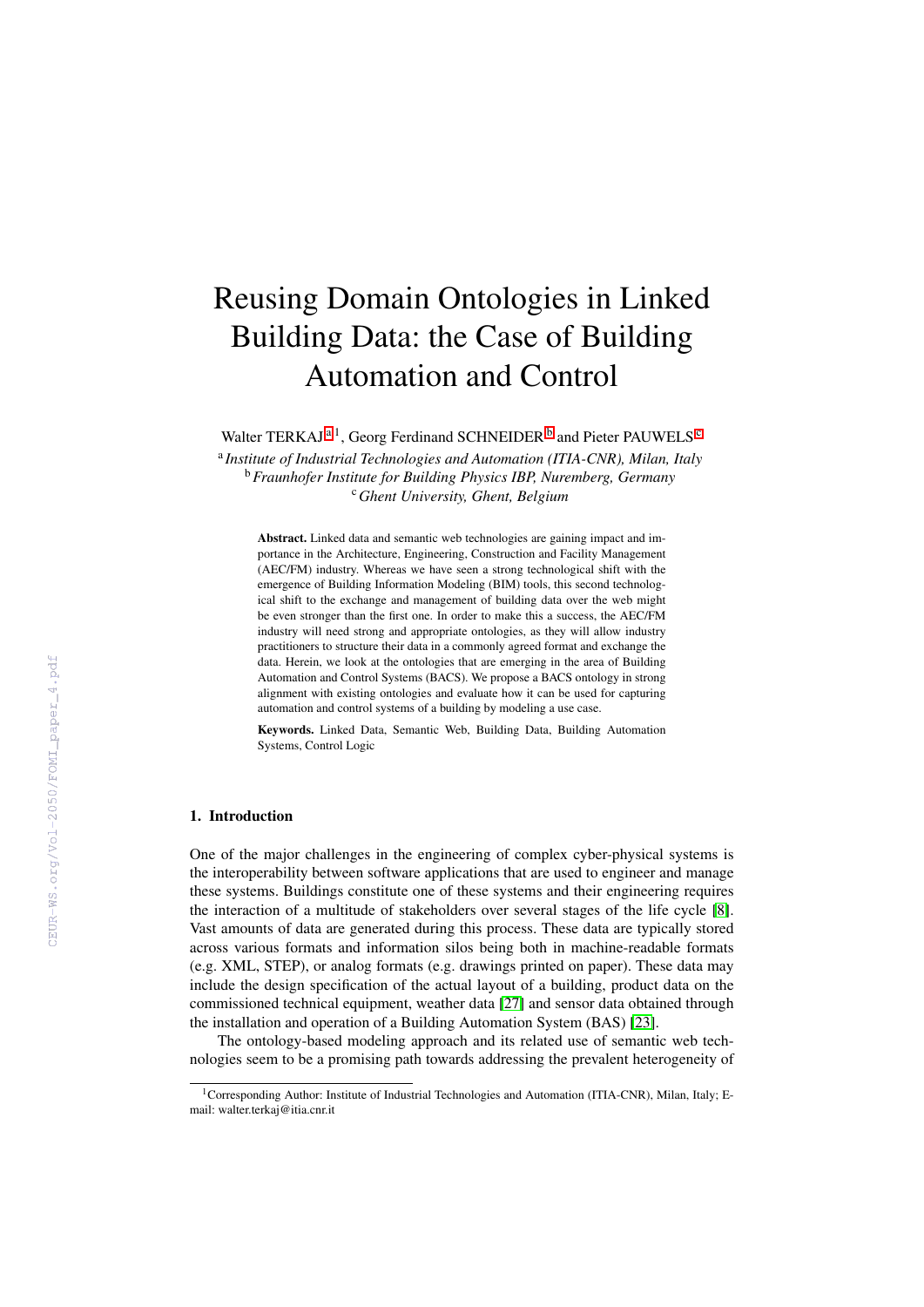data in the Architecture, Engineering, Construction and Facility Management (AEC/FM) industry [\[5](#page-11-0)[,30](#page-11-1)[,15\]](#page-11-2). This is mostly undertaken by providing a common semantically well defined layer enabling seamless information exchange and linkage across domains. However, a plethora of ontologies is defined to provide conceptualizations of this domain (see Sect. [2\)](#page-2-0). These ontologies can be used to represent data about buildings in a structured manner and help facilitating the information exchange between different stakeholders.

However, the existence of a multitude of ontologies that partly overlap in the scope of AEC/FM inhibits the wide-spread adoption of the technology throughout the industry. Several ontologies without standardization or consensus can only partially support the AEC/FM industry. Under the umbrella of the World Wide Web Consortium (W3C), the Linked Building Data Community Group (LBD) was initiated in 2016 to address this problem. This group aims at becoming a Working Group and thus effectively develop standard ontologies for the AEC/FM sector. When becoming a Working Group, the following mission will prevail, as listed in the editor draft of the charter [\[10\]](#page-11-3):

- to determine how building information can best be integrated with other data on the Web;
- to determine how machines and people can discover that different facts in different datasets relate to the same building, especially when *building* is expressed in different ways and levels of granularity;
- to identify and assess existing methods and tools and then create a set of best practices for their use;
- where desirable, to complete the standardization of informal technologies already in widespread use.

The community group aims at achieving this mission through a number of deliverables. This includes a central ontology (not an upper ontology) that allows to express the building topology of any building (Site - Building - Storey - Space - Element): the Building Topology Ontology (BOT) [\[20\]](#page-11-4). In addition, a PRODUCT ontology, a GEOM ontology, and a PSET ontology are being defined, allowing to represent product data, geometric representations, and properties, respectively. The set of four ontologies form the core of the work that is aligned with W3C recommendations for adjacent domains, e.g. the geospatial ontologies [\[25\]](#page-11-5), SAREF [\[6\]](#page-11-6), DogOnt [\[1\]](#page-10-0), and the Semantic Sensor Network (SSN [\[4\]](#page-10-1)). The group also aligns with the *W3C Data on the Web Best Practices* [\[9\]](#page-11-7) for the adoption of Semantic Web Technologies (SWT) in the domain of building data.

One subgroup of the LBD Community Group focuses on the formal modeling of Building Automation and Control Systems (BACS). This partially reflects the need to integrate tools supporting the monitoring and automation of buildings being in the need of smart systems to automatically control technical equipment and improve building operation in terms of energy efficiency and indoor comfort.

As a first result of this work we present in this paper a modular ontology where we integrate information from Building Information Modelling (BIM) and BAS: notably building elements, sensors and actuators, devices of BAS and control logic. The work mainly reuses and aligns existing domain ontologies to comprise domain information in one common knowledge base for the control and automation of buildings.

In Sect. [2,](#page-2-0) we provide an overview on existing domain ontologies regarding smart appliances and BAS. Then in Sect. [3,](#page-3-0) we present the BACS Ontology. In Sect. [4,](#page-6-0) we apply the BACS ontology to model an application scenario of state-based room control in a fictional BAS. Finally, we draw the conclusions in Sect. [5.](#page-10-2)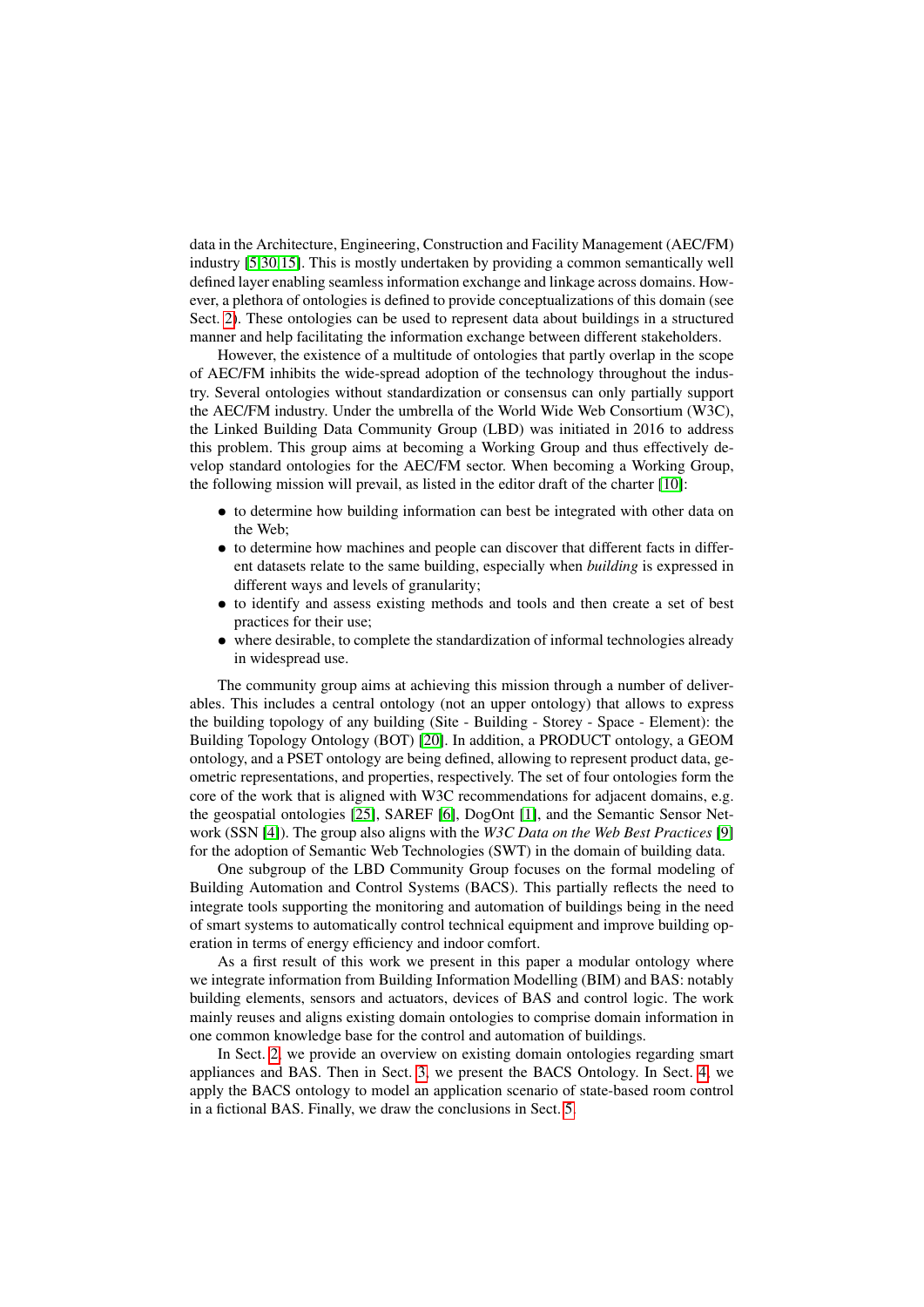# <span id="page-2-0"></span>2. Related Works

In this section we review existing ontology modeling approaches with a special focus on smart appliances and building automation systems. A comprehensive review on the usage of Semantic Web Technologies in the building domain is presented in [\[15\]](#page-11-2), also including a discussion on ontologies in the BAS domain.

### *2.1. General Systems and Building Information Modelling (BIM)*

The Industry Foundation Classes (IFC) standard<sup>[2](#page-2-1)</sup> comprises a well accepted, open model for the information exchange when applying BIM in the AEC/FM-industry. The data model has already been converted to the Web Ontology Language (OWL) as the ifcOWL ontology [\[14\]](#page-11-8). Another set of ontologies including building information is available in the knowledge model for Smart Energy Aware Systems (SEAS) [\[13\]](#page-11-9). This includes ontology modules related to building automation and control, such as modules DeviceOntology, OptimizationOntology, and FailableSystemOntology.

An approach to align existing ontologies in the AEC domain is represented by the Building Topology Ontology (BOT) [\[20\]](#page-11-4) that is part of the work conducted by the LBD Community Group. This ontology can be aligned with several of the mentioned ontologies, using some of the ontology alignment approaches proposed in [\[20\]](#page-11-4). In this scope, a BACS ontology is needed as well to model how appliances and devices can be used to automate and control the building and its components.

## *2.2. BACS and Energy-Related*

Several works focused on the energy management of facilities [\[12\]](#page-11-10), such as airports [\[30\]](#page-11-1). An approach for domotics intelligent devices (DogOnt) was proposed by [\[1\]](#page-10-0). The integration of buildings with grid and energy market information is tackled in the ThinkHome ontology [\[21\]](#page-11-11). An approach to integrate device descriptions on BAS devices, functional specification with adjacent domains of BIM was developed in the BASont ontology [\[16\]](#page-11-12). An approach to formalize semantic tags by means of ontology is described in the Haystack Tagging Ontology (HTO) [\[3\]](#page-10-3). Among the various ontologies related to BACS and smart appliances, the Smart Appliances REFerence (SAREF) ontology [\[6\]](#page-11-6) unifies common accepted conceptualisations into one reference ontology; SAREF4BLDG [\[17\]](#page-11-13) is its extension for the building domain.

## *2.3. Sensor Data and Control Logic*

A well established ontology for the formal specification of sensor data is the W3C Semantic Sensor Network (SSN) ontology [\[4\]](#page-10-1). The SSN ontology has been recently updated [\[11\]](#page-11-14) by including also the more general module SOSA (Sensor, Observation, Sample, and Actuator) making it possible to model key concepts also for the BACS domain, including sensor, actuator, observations, observable properties and results. The SSN ontology is included in the proposed BACS ontology (see Sect. [3\)](#page-3-0). Within the reported approaches it may be observed that typically taxonomies are used to describe the actual control behaviour of a certain control logic in a BACS. A modelling effort to specify

<span id="page-2-1"></span><sup>2</sup><http://www.buildingsmart-tech.org/ifc/IFC4/Add1/>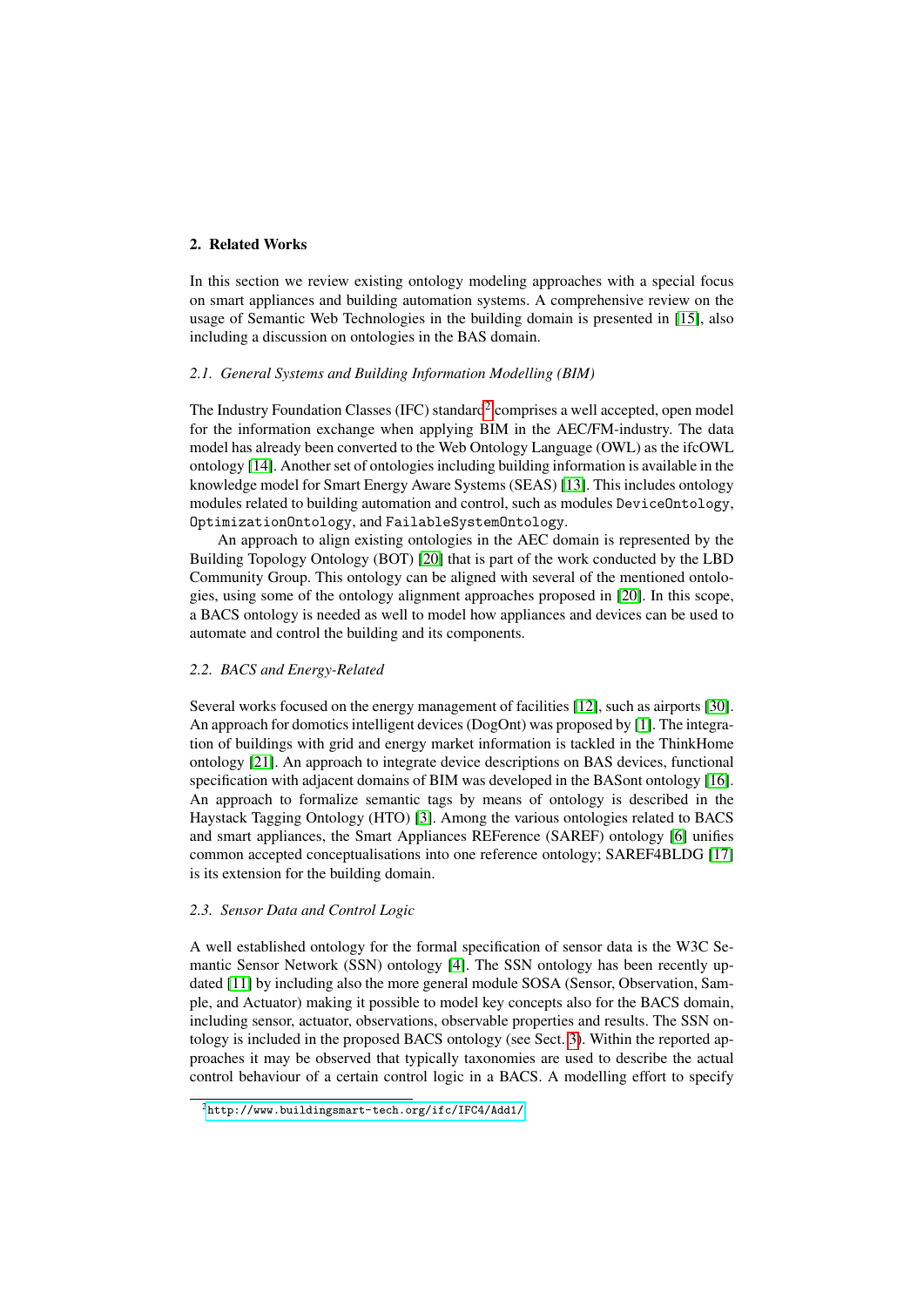UML state machines, a well known modeling approach for state-based control logic, as an OWL ontology was presented by Dolog [\[7\]](#page-11-15).

# *2.4. Summary*

The reported ontologies form a comprehensive board of ontologies that can be reused to cover the BACS domain by spanning the description of building elements and equipment, sensors and actuators, BAS, and control logic. The ontology reuse, even if often applied in a limited fashion, represents a key best practice that was followed in this work.

## <span id="page-3-0"></span>3. The Building Automation and Control System Ontology

The proposed BACS ontology aims at supporting the modeling of the following information requirements:

- control behavior in a BAS (both discrete and continuous), including the sensecomprehend-actuate pattern in closed-loop control logic and the comprehendactuate pattern in open-loop control logic [\[24\]](#page-11-16);
- physical devices of Building Automation Systems (BAS) and their location in the building as well as affiliation to technical equipment;
- smart appliances;
- logical topology in a BAS.

The architecture of the BACS ontology exploits the ontology *reuse* and *modularity* principles [\[26\]](#page-11-17). The modular architecture consists of the following Terminological (Tbox) modules, as shown in Figure [1:](#page-4-0)

- statistics, defining basic concepts about probability distributions and descriptive statistics
- fsm, the ontology for Finite State Machine
- sosa, the Sensor, Observation, Sample, and Actuator (SOSA) Ontology
- ssn, the Semantic Sensor Network Ontology
- expression, a novel ontology formalizing algebraic and logical expressions
- osph, a novel ontology modeling object states and performance history
- list, ontology defining the set of entities used to describe the OWL list pattern
- express, ontology that maps the key concepts of EXPRESS language to OWL
- if cmr, fragment of the ifcOWL ontology (version IFC4) generated from the EX-PRESS sub-schema IfcMeasureResource
- bot, the Building Topology Ontology
- bacs, a novel domain ontology for building automation and control

All these modules are available on the web (see Tabl[e1\)](#page-4-1). Such composition of modules was selected by carefully reviewing candidate ontologies (see Sect. [2\)](#page-2-0) against the following criteria: (1) minimum overlap with each other, (2) possibly W3C standards (e.g. ssn) and (3) meeting the defined information requirements.

The ontology modules fsm, sosa, ssn, and bot were already mentioned in Sect. [2.](#page-2-0)

The group of modules list, express, and ifcmr supports the definition of quantity values. This ontology is a fragment of the ifcOWL ontology [\[28\]](#page-11-18) generated from the IFC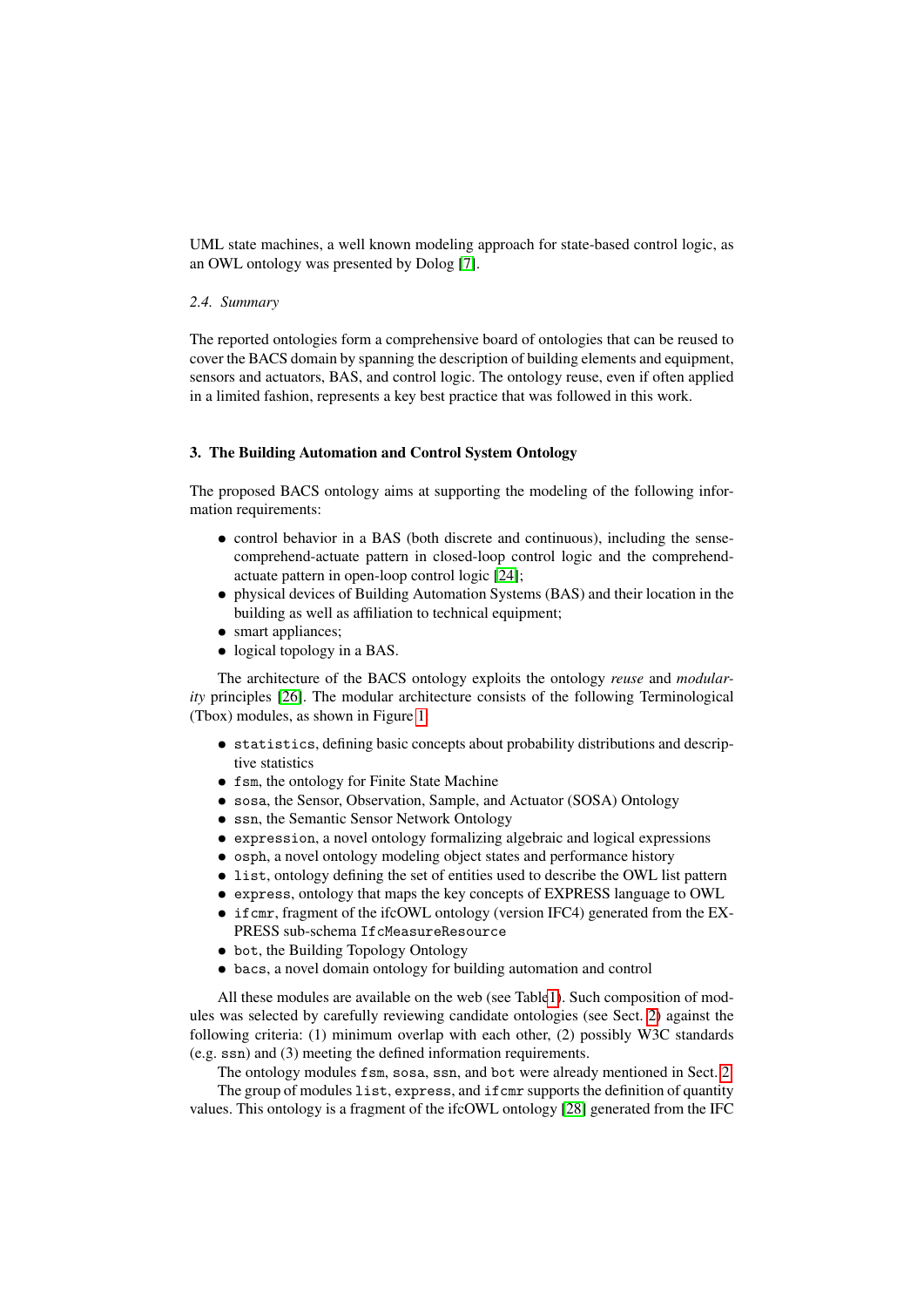sub-schema IfcMeasureResource according to the method presented in [\[28\]](#page-11-18). These modules could be replaced by other similar ontologies, such as the Ontology of Units of Measure (OM) [\[22\]](#page-11-19) or the QUDT ontology [\[19\]](#page-11-20).

The statistics module is a minimal ontology defining the basic classes and properties needed to model data related to descriptive statistics and probability distributions. As an alternative, the larger and more complex STATO ontology [\[2\]](#page-10-4) could be adopted.

The three novel modules proposed in this work (i.e. expression, osph, bacs) are described in Sect. [3.1,](#page-4-2) whereas the overall integration and alignment is presented in Sect. [3.2.](#page-6-1) The prefixes of the namespaces are defined in Table [1.](#page-4-1)

<span id="page-4-0"></span>

Figure 1. Modular architecture of the BACS Ontology. Arrows represent import relations.

|  | Table 1. Namespaces and prefixes |  |  |
|--|----------------------------------|--|--|
|--|----------------------------------|--|--|

<span id="page-4-1"></span>

| Prefix                                                            | Value                                                                                                                                                                                                                                                                                  | Prefix                                                 | Value                                                                                                                                                                                                                                                        |
|-------------------------------------------------------------------|----------------------------------------------------------------------------------------------------------------------------------------------------------------------------------------------------------------------------------------------------------------------------------------|--------------------------------------------------------|--------------------------------------------------------------------------------------------------------------------------------------------------------------------------------------------------------------------------------------------------------------|
| bacs<br>bot<br>expression<br>expr<br>fsm<br>ifcmr<br>list<br>osph | http://www.ontoeng.com/bacs#<br>https://w3id.org/bot#<br>http://www.ontoeng.com/expression#<br>https://w3id.org/express#<br>http://www.learninglab.de/~dolog/fsm/fsm.owl#<br>http://www.ontoeng.com/IFC4_IfcMeasureResource#<br>https://w3id.org/list#<br>http://www.ontoeng.com/osph# | owl<br>rdf<br>rdfs<br>sosa<br>ssn<br>statistics<br>xsd | http://www.w3.org/2002/07/owl#<br>http://www.w3.org/1999/02/22-rdf-syntax-ns#<br>http://www.w3.org/2000/01/rdf-schema#<br>http://www.w3.org/ns/sosa/<br>http://www.w3.org/ns/ssn/<br>http://www.ontoeng.com/statistics#<br>http://www.w3.org/2001/XMLSchema# |

#### <span id="page-4-2"></span>*3.1. Novel Ontology Modules*

The expression ontology aims at formalizing algebraic and logical expressions. A generic expression can be decomposed into atomic, unary, and binary expressions. An atomic expression can be a constant or a variable. This ontology was developed to provide a simple formal definition of expressions that can be used also as conditions to be met before a transition is triggered (see Sect. [3.2\)](#page-6-1). The classes and properties of the expression ontology are sketched in Figure [2.](#page-5-0)

The osph ontology is the evolution and generalization of an early proposal that was based on the ifcOWL ontology [\[29\]](#page-11-21). This ontology plays a key role because it models Object States and Performance History (OSPH), while integrating the fsm, statistics, ssn, and expression modules. The following classes are defined in the osph ontology:

- osph:ObjectDefinition is an abstract class whose definition resembles that of IfcObjectDefinition in the IFC standard.
- osph:ObjectHistory defines a history interval in the lifecycle of a generic object that is assigned via the object property osph:isHistoryOf. An interval can be de-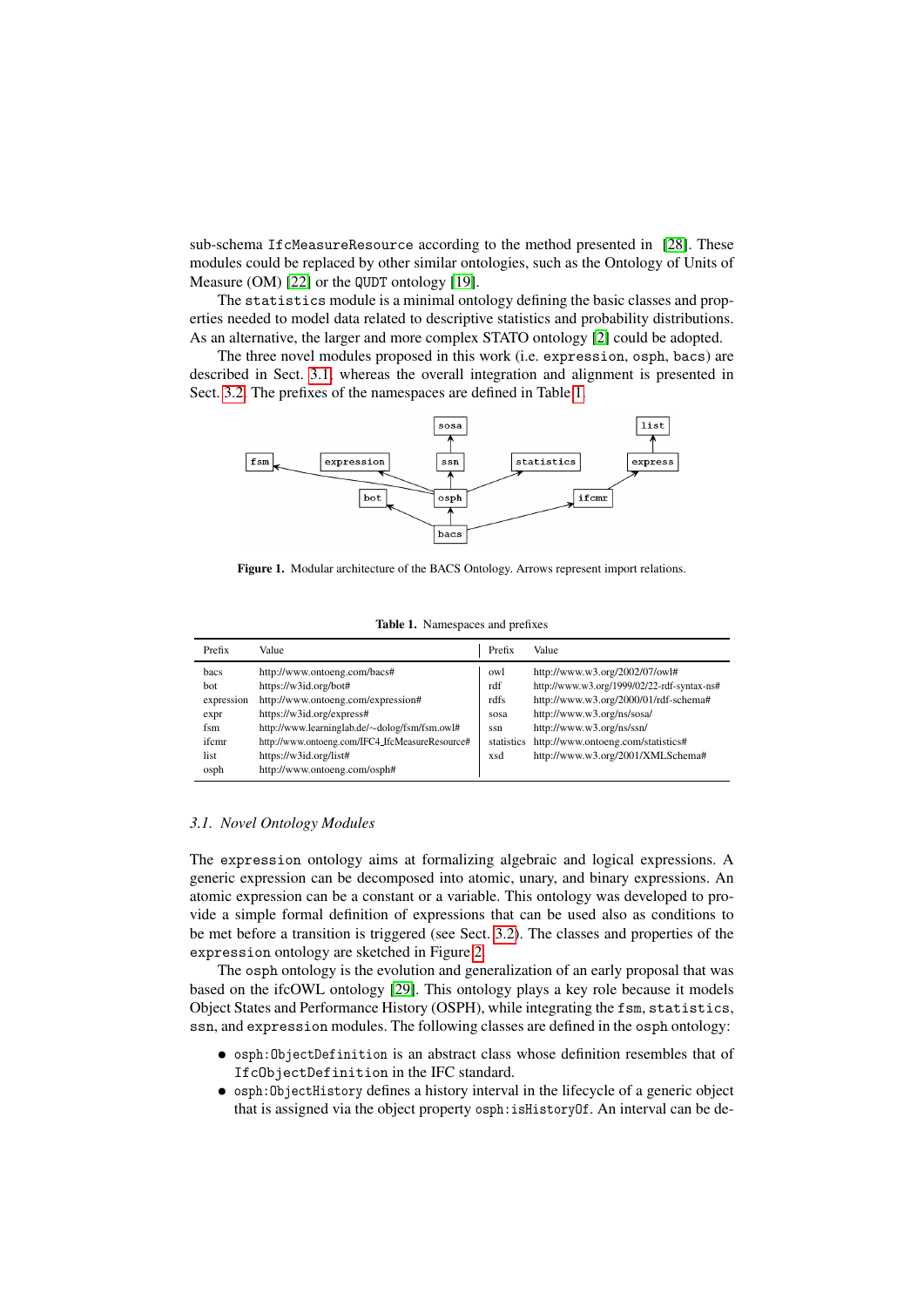<span id="page-5-0"></span>

Figure 2. Classes and relations in the expression ontology. Dashed lines represent OWL restrictions, whereas solid lines represent subsumption relations.

composed into other intervals via the property osph:isDecomposedByHistory. A history interval can be characterized by a start and end time as  $xsd:dateTime$  via the properties osph:hasIntervalStartTime and osph:hasIntervalEndTime, respectively. A history interval can be related to individuals of osph:StateFrequency via the property osph:hasStateFrequencies.

- osph:StateFrequency describes the stay of an object in a specific state during a history interval.
- osph:UnitOfMeasurement is a class defining a generic unit of measurement.

The relations between these classes are shown in Figure [3,](#page-5-1) whereas the relations with classes defined in other modules are described in Sect. [3.2.](#page-6-1)

<span id="page-5-1"></span>

Figure 3. Classes and relations in the osph ontology, where dashed lines represent OWL restrictions.

The bacs module defines specializations of classes to directly support the instantiation of the use case (Sect. [4\)](#page-6-0). Classes bacs:LightSensor and bacs:TemperatureSensor represent light and temperature sensors, respectively. The class bacs:SpaceProperty and its subclasses bacs:SpaceIlluminanceProperty and bacs:SpaceTemperatureProperty model specific properties of a space (e.g. a room). The class bacs:SpaceObs and its subclasses bacs:SpaceIlluminanceObs and bacs:SpaceTemperatureObs are designed to represent observations made in a space. In the future, all these classes will be re-assessed to check if they can be replaced by definitions imported from other dedicated domain ontologies.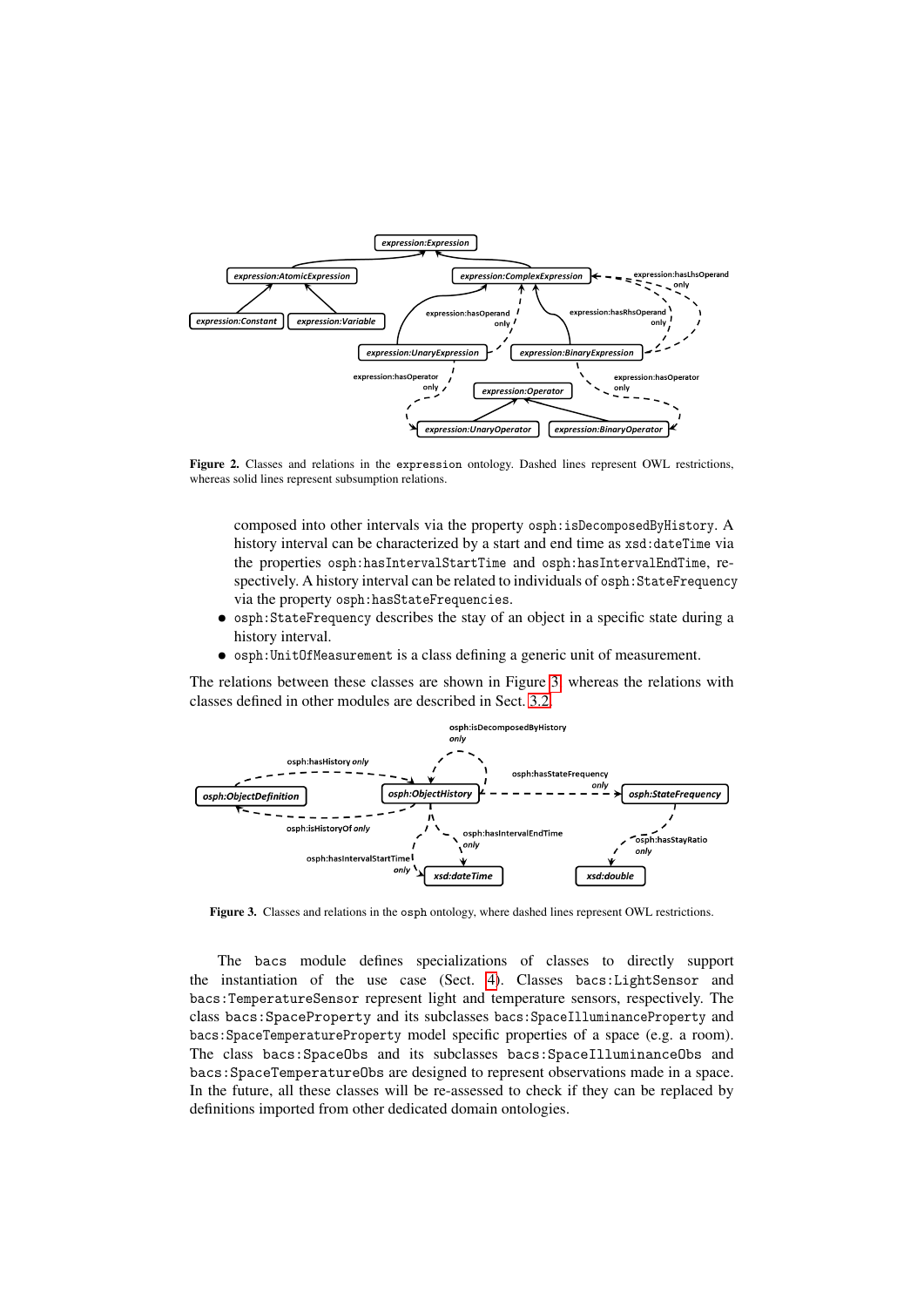# <span id="page-6-1"></span>*3.2. Integration*

The integration of the various ontology modules represents one of the main contributions in the proposed ontology architecture. Indeed, the novel modules osph and bacs mainly play the role of ontology mediator creating links between different domains, as it can be noticed in the diagram of Figure [1.](#page-4-0) The alignments between the various ontology modules are reported in Table [2](#page-7-0) by specifying which module is the mediator (i.e. where the alignment is defined), which are the aligned modules, which are the involved classes and properties, and finally providing a description. A generic object (osph:ObjectDefinition) can be characterized by a state machine (fsm:StateMachine) and also by one or more histories (osph:ObjectHistory) that are able to capture the evolution of the object in terms of observations and state. An expression (expression:Expression) can be composed by constant values (ifcmr:IfcValue) and variables (expression:Variable) that are related to measurable properties (ssn:Property). The result of an observation (sosa:Observation) can be a descriptive statistics (statistics:DescriptiveStatistics) or a quantity value (ifcmr:IfcValue). The relevant alignments are also graphically represented in Figure [4.](#page-6-2)

<span id="page-6-2"></span>

Figure 4. Excerpt of classes and relations in the BACS Ontology showing the key alignments. Dashed lines represent OWL restrictions, whereas solid lines represent subsumption relations.

## <span id="page-6-0"></span>4. Application Scenario

#### *4.1. Description*

The applicability of the proposed BACS ontology was tested against an application scenario that includes the instantiation of building elements, sensors and actuators, automation systems, and control logics. The scenario is motivated by the deployment of auto-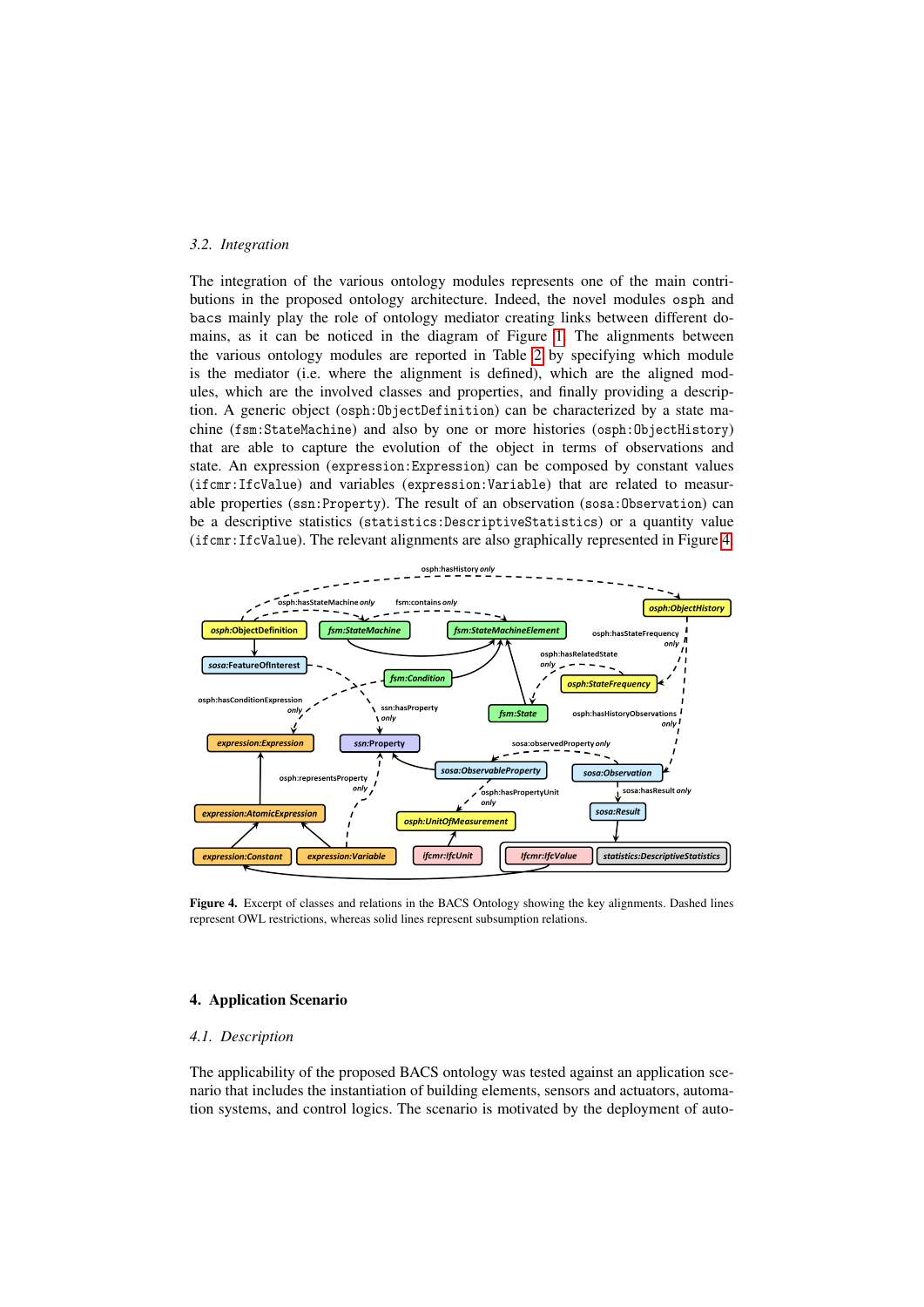|  | Table 2. Alignments between the modules of the BACS ontology. |  |  |  |  |  |  |  |
|--|---------------------------------------------------------------|--|--|--|--|--|--|--|
|--|---------------------------------------------------------------|--|--|--|--|--|--|--|

<span id="page-7-0"></span>

|      | Mediator Modules              | <b>Classes and Properties</b>                                                                                                                             | Description                                                                                                                                                                                                                                                                                                         |
|------|-------------------------------|-----------------------------------------------------------------------------------------------------------------------------------------------------------|---------------------------------------------------------------------------------------------------------------------------------------------------------------------------------------------------------------------------------------------------------------------------------------------------------------------|
| osph | sosa, osph                    | osph:ObjectDefinition,<br>sosa:FeatureOfInterest                                                                                                          | osph: ObjectDefinition is defined as a subClassOf<br>sosa:FeatureOfInterest.                                                                                                                                                                                                                                        |
| osph | fsm, osph                     | osph:ObjectDefinition,<br>fsm:StateMachine,<br>osph:ObjectHistory;<br>osph:hasStateMachine,<br>osph:hasHistory                                            | An individual of osph:ObjectDefinition can be<br>linked with an individual of fsm: StateMachine<br>via the property osph:hasStateMachine, and with<br>individuals of osph:ObjectHistory via property<br>osph:hasHistory.                                                                                            |
| osph | fsm, osph                     | osph:StateFrequency,<br>fsm:State;<br>osph:hasRelatedState                                                                                                | An individual of osph:StateFrequency is related<br>with an individual of fsm: State via the property<br>osph:hasRelatedState.                                                                                                                                                                                       |
| osph | sosa, osph                    | osph:ObjectHistory,<br>sosa: Observation:<br>osph:hasHistoryObservations                                                                                  | A history interval osph: ObjectHistory can be related<br>to individuals of sosa: Observation via the property<br>osph:hasHistoryObservations.                                                                                                                                                                       |
| osph | expression,<br>fsm,osph       | fsm:Condition,<br>expression: Expression;<br>osph:hasConditionExpression                                                                                  | An individual of class fsm: Condition can be related<br>to an individual of expression: Expression via the<br>object property osph: hasConditionExpression.                                                                                                                                                         |
| osph | expression,<br>ssn,osph       | expression:Variable,<br>ssn:Property;<br>osph:representsProperty                                                                                          | An individual of class expression: Variable can be<br>related to an individual of ssn: Property via the ob-<br>ject property osph: representsProperty, i.e. a vari-<br>able can be used to represent the property of a feature.                                                                                     |
| bacs | bot, osph                     | osph:ObjectDefinition,<br>bot: Building, bot: Space,<br>bot: Element, bot: Storey                                                                         | bot:Space,<br>bot:Building,<br>bot:Element,<br>defined<br>subClassOf<br>bot:Storey<br>are<br>as<br>osph:ObjectDefinition.                                                                                                                                                                                           |
| bacs | bot,sosa                      | bot: Element, sosa: Sensor                                                                                                                                | sosa: Sensor is subClassOf bot: Element.                                                                                                                                                                                                                                                                            |
| bacs | sosa, bacs                    | sosa: Sensor, bacs: LightSensor,<br>bacs: TemperatureSensor                                                                                               | bacs: LightSensor and bacs: TemperatureSensor<br>are subClassOf sosa: Sensor.                                                                                                                                                                                                                                       |
| bacs | bacs, bot,<br>osph            | osph:ObjectHistory,<br>bot:Space, bacs:SpaceObs,<br>bacs: SpaceHistory;<br>osph:hasHistoryObervations,<br>osph:isDecomposedByHistory,<br>osph:isHistoryOf | bacs: SpaceHistory<br>subClassOf<br>is<br>osph:ObjectHistory and further specializes the<br>restrictions characterizing osph: ObjectHistory by<br>means of properties osph: has History Obervations,<br>osph:isDecomposedByHistory, osph:isHistoryOf and<br>classes bacs: SpaceObs, bot: Space, bacs: SpaceHistory. |
| bacs | osph, if cmr                  | osph:UnitOfMeasurement,<br>ifcmr:IfcUnit                                                                                                                  | ifcmr: IfcUnit<br>subClassOf<br>is<br>osph:UnitOfMeasurement.                                                                                                                                                                                                                                                       |
| bacs | sosa, bacs                    | sosa:ObservableProperty,<br>bacs: SpaceProperty                                                                                                           | is<br>bacs: SpaceProperty<br>subClassOf<br>sosa: ObservableProperty.                                                                                                                                                                                                                                                |
| bacs | sosa, bacs                    |                                                                                                                                                           | sosa: Observation, bacs: SpaceObs bacs: SpaceObs is subClassOf sosa: Observation.                                                                                                                                                                                                                                   |
| bacs | statistics,<br>ifcmr,<br>sosa | statistics:DescriptiveStatistics, sosa:Result<br>ifcmr:IfcValue,<br>sosa:Result                                                                           | is<br>a<br>subClassOf<br>of<br>ifcmr: IfcValue<br>union<br>the<br>and<br>statistics: DescriptiveStatistics, i.e. the result<br>of an observation must be either a value or a statistics.                                                                                                                            |
| bacs | expression,<br>ifcmr          | expression: Constant,<br>ifcmr: IfcValue                                                                                                                  | ifcmr: IfcValue<br>subClassOf<br>is<br>a<br>expression: Constant.                                                                                                                                                                                                                                                   |

matic control in the room of a building. The focus is on control logic because it can significantly impact on the energy consumption and comfort conditions.

In the scenario, a room is equipped with a window, a controllable sunblind, a room air temperature sensor and an outdoor illuminance sensor. A finite state machine is designed to control the sunblind depending on the room air temperature and outdoor illuminance, as presented in [\[18\]](#page-11-22). The sunblind can be in one of the following states: noShade, nightShadeDeployed, dayShadeDeployed (Figure [5\)](#page-8-0). The following observations have been made in the system:

- room temperature: 20◦C at 2017-03-09T08:00:00; 24◦C at 2017-03-09T10:00:00
- room illuminance: 90 lx at 2017-03-09T08:00:00; 200 lx at 2017-03-09T10:00:00
- sunblind state: noShade at 2017-03-09T09:30:00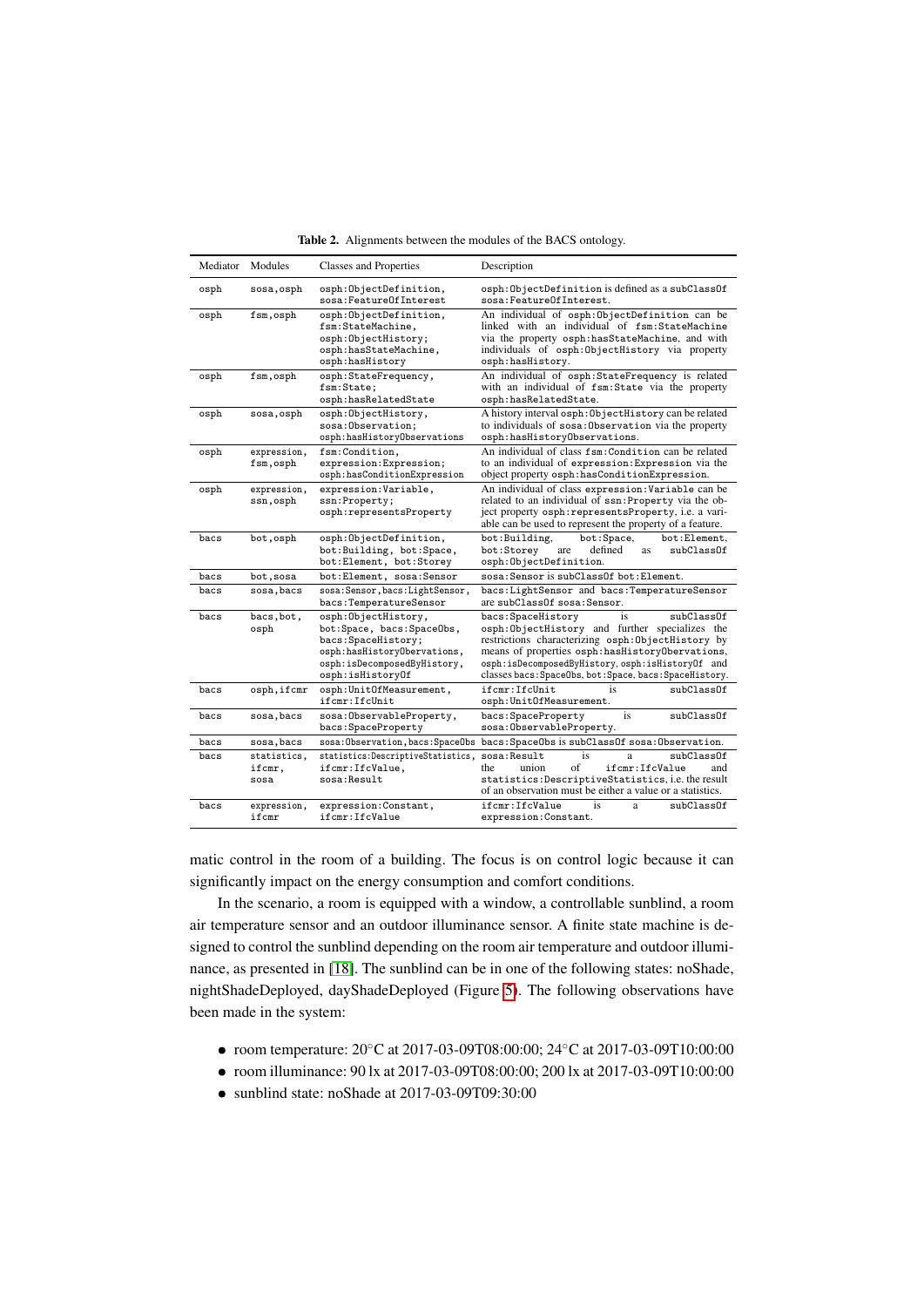<span id="page-8-0"></span>

Figure 5. State Machine to control a sunblind in a room [\[18\]](#page-11-22).

# *4.2. Instantiation*

The Abox ontology module named bacs\_test<sup>[3](#page-8-1)</sup> imports the bacs module and instantiates the application scenario in terms of OWL individuals defined in its namespace. For sake of simplicity, the following fragments in turtle format present only a subset of definitions included in bacs\_test.

Fragment [1](#page-8-2) presents the definition of room, temperature sensor and sunblind. The room is associated with two properties: room temperature and room illuminance. Other definitions include building, building storey, window, and illuminance sensor.

Fragment [2](#page-9-0) shows a part of the definition of the finite state machine modeling the control logic of the sunblind. As an example, the details of the transition from state dayShadeDeployed to nightShadeDeployed are reported. This transition can be triggered only if the guard condition is met, i.e. if the room illuminance is less then 5.0 lx.

Fragment [3](#page-9-1) provides an example of how the history of the room can be characterized by observations of its properties thanks to the sensors. In addition, the history of the sunblind considers the evolution of the sunblind state.

Finally, a couple of SPARQL queries are presented to show how the contents of the ontology can be extracted to support business processes, while referring to the prefixes defined in Table [1.](#page-4-1)

```
1 : room a owl: NamedIndividual, bot: Space ;<br>2 bot: containsElement : lightsensor . : su
 2 bot:containsElement :lightsensor , :sunblind , :tempsensor ;<br>3 ssn:hasPropertv :room illuminance prop , :room temperature p
          ssn:hasProperty :room_illuminance_prop , :room_temperature_prop ;
 4 bot:adjacentElement :window ; osph:hasHistory :room_history .
 5 : tempsensor a owl: NamedIndividual, bacs: TemperatureSensor ;<br>6 sosa: observes : room temperature prop.
          .<br>sosa:observes :room_temperature_prop .
 7 :sunblind a owl:NamedIndividual , bot:Element ;
 8 osph:hasHistory :sb_history ; osph:hasStateMachine :sb_StateMachine .<br>9 :room temperature prop a owl:NamedIndividual . bacs:SpaceTemperatureProp
9 :room_temperature_prop a owl:NamedIndividual , bacs:SpaceTemperatureProperty ;<br>10 osph:hasPropertyUnit :temperature_unit .
          10 osph:hasPropertyUnit :temperature_unit .
11 :room_illuminance_prop a owl:NamedIndividual , bacs:SpaceIlluminanceProperty ;
12 osph:hasPropertyUnit :illuminance_unit .
```
Fragment 1: Excerpt of space and elements instantiation

<span id="page-8-1"></span> $^3$ [http://www.ontoeng.com/bacs\\_test](http://www.ontoeng.com/bacs_test)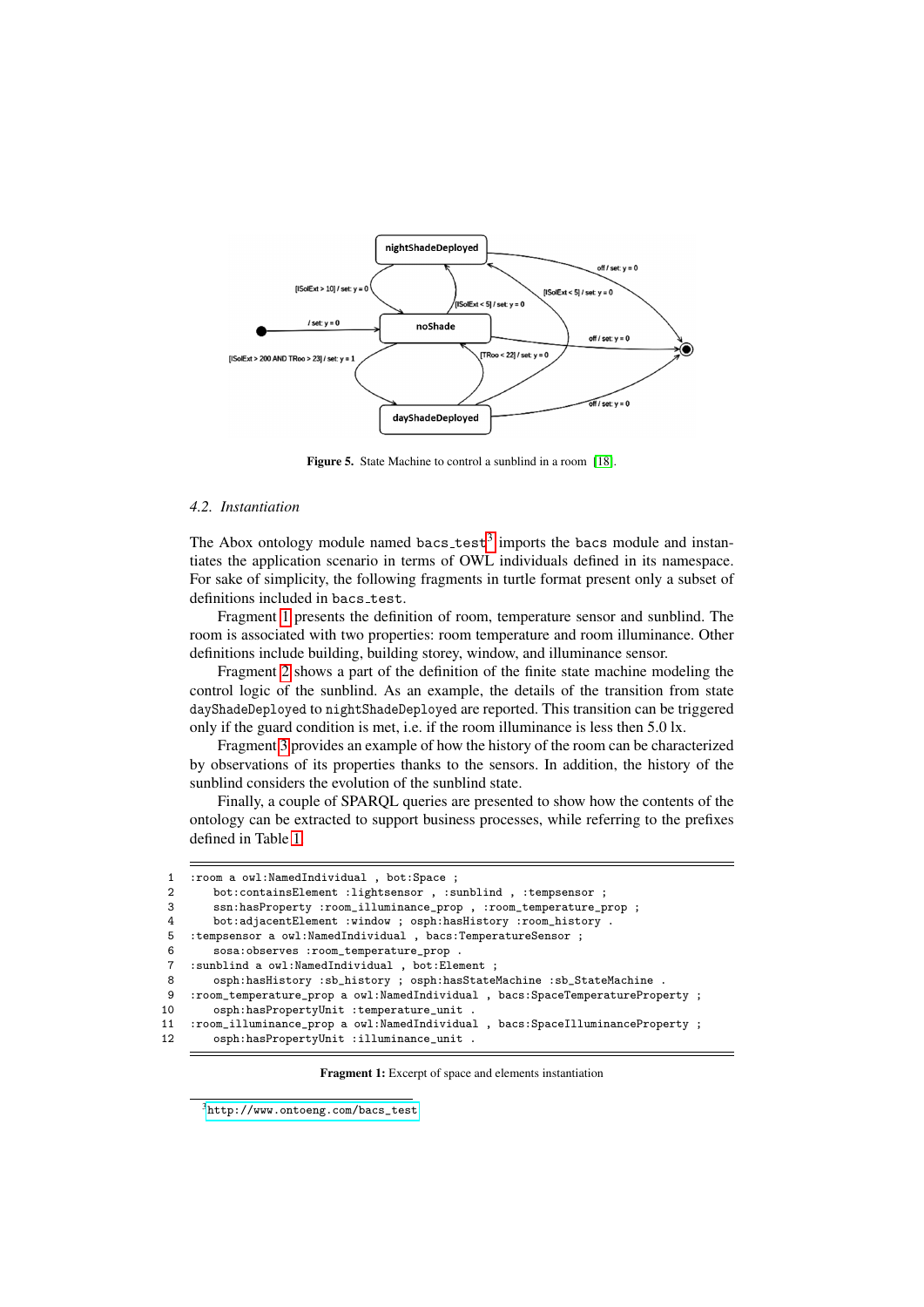```
1 :sb_StateMachine a owl:NamedIndividual , fsm:StateMachine ;
 2 fsm:contains :sb_InitialState, :sb_dayShadeDeployed, :sb_nightShadeDeployed,
 3 :sb_noShade, :sb_trDayNight, :sb_trDayNo, :sb_trInitNo, :sb_trNightNo,
 4 :sb_trNoDay, :sb_trNoNight, :sb_trDayNight_guard, :sb_trDayNo_guard,<br>5 :sb_trNightNo_guard, :sb_trNoDay_guard, :sb_trNoNight_guard.
             5 :sb_trNightNo_guard, :sb_trNoDay_guard, :sb_trNoNight_guard.
 6 :sb_dayShadeDeployed a owl:NamedIndividual , fsm:Simple .
 7 :sb_nightShadeDeployed a owl:NamedIndividual , fsm:Simple .
 8 :sb_trDayNight a owl:NamedIndividual , fsm:Transition ;
9 fsm:Source :sb_dayShadeDeployed ; fsm:Target :sb_nightShadeDeployed ;<br>10 fsm:TransitionGuard :sb_trDayNight_guard .
         10 fsm:TransitionGuard :sb_trDayNight_guard .
11 :sb_trDayNight_guard a owl:NamedIndividual , fsm:Guard ;
         12 fsm:GuardCondition :sb_trDayNight_condition .
13 :sb_trDayNight_condition a owl:NamedIndividual , fsm:Condition ;
14 osph:hasConditionExpression :sb_trDayNight_expr .<br>15 :sb_trDayNight_expr a owl:NamedIndividual , expressi
     15 :sb_trDayNight_expr a owl:NamedIndividual , expression:BinaryExpression ;
16 expression:hasLhsOperand :room_illuminance_var ;
17 expression:hasOperator expression:LESSTHAN ;<br>18 expression:hasRhsOperand :illumA .
         expression:hasRhsOperand :illumA .
19 :illumA a owl:NamedIndividual , ifcmr:IfcIlluminanceMeasure ;
         express:hasDouble "5.0"^^xsd:double .
```
Fragment 2: Excerpt of sunblind state machine instantiation

<span id="page-9-1"></span>

| 1  | : room_history a owl: NamedIndividual , bacs: SpaceHistory ;<br>osph:isDecomposedByHistory :room_history_int1, :room_history_int2 ; |
|----|-------------------------------------------------------------------------------------------------------------------------------------|
| 3  | osph:hasIntervalStartTime "2017-03-09T08:00:00"^^xsd:dateTime .                                                                     |
| 4  | : room_history_int1 a owl: NamedIndividual, bacs: SpaceHistory ;                                                                    |
| 5  | osph:hasHistoryObservations :room_illum1, :room_temp1;                                                                              |
| 6  | osph:hasIntervalStartTime "2017-03-09T08:00:00"^^xsd:dateTime .                                                                     |
| 7  | :room_illum1 a owl:NamedIndividual , bacs:SpaceIlluminanceObs ;                                                                     |
| 8  | sosa:hasResult :illum1 ; sosa:madeBySensor :lightsensor ;                                                                           |
| 9  | sosa:observedProperty :room_illuminance_prop .                                                                                      |
| 10 | :illum1 a owl:NamedIndividual , ifcmr:IfcIlluminanceMeasure ;                                                                       |
| 11 | express: has Double "90.0"^^xsd: double.                                                                                            |
| 12 | : sb_history a owl:NamedIndividual, osph:ObjectHistory ;                                                                            |
| 13 | osph:hasStateFrequencies :statefreq1 ;                                                                                              |
| 14 | osph:hasIntervalStartTime "2017-03-09T09:30:00"^^xsd:dateTime .                                                                     |
| 15 | : statefreq1 a owl: NamedIndividual, osph: StateFrequency;                                                                          |
| 16 | osph:hasRelatedState :noShade ; osph:hasStayRatio "1.0"^xsd:double .                                                                |

Fragment 3: Excerpt of room and sunblind history instantiation

The query in Fragment [4](#page-9-2) gets the elements in the building and the associated state machine (if existing). The query in Fragment [5](#page-10-5) explores the finite state machine of any element in a room and returns the state machine components (e.g. states, transitions, guards) and further details about transitions.

```
1 SELECT distinct ?building ?storey ?room ?elem ?statemach
2 WHERE \{3, 2 \} \{2, 3, 2 \}3 ?building rdf:type/rdfs:subClassOf* bot:Building.<br>4 ?building bot:hasStorey ?storey. ?storey bot:hasS
4 ?building bot:hasStorey ?storey. ?storey bot:hasSpace ?room .
5 ?room bot:adjacentElement|bot:containsElement ?elem .<br>6 0PTIONAL{ ?elem osph:hasStateMachine ?statemach .}
6 OPTIONAL{ ?elem osph:hasStateMachine ?statemach .}<br>7 }
    7 }
```
Fragment 4: SPARQL query to get the elements in the building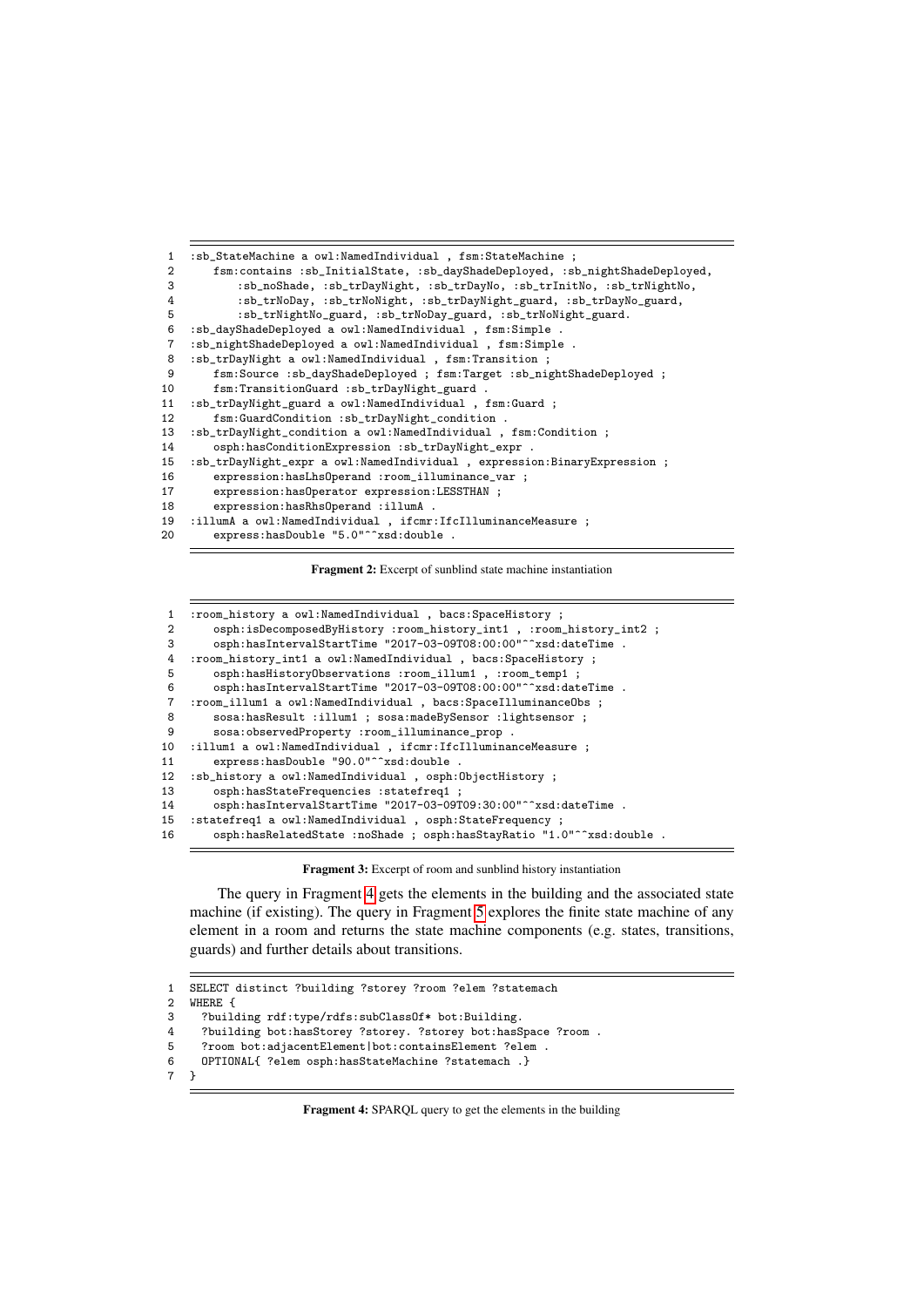```
1 SELECT distinct ?statemach ?fsmelem ?class ?source ?target ?guard ?condition
    WHERE {
 3 ?statemach rdf:type/rdfs:subClassOf* fsm:StateMachine .
 4 ?statemach fsm:contains/fsm:hasStateMachineElement* ?fsmelem .
      5 ?fsmelem rdf:type ?class . FILTER ( ?class != owl:NamedIndividual ) .
 6 OPTIONAL{
 7 ?class rdfs:subClassOf* fsm:Transition .
8 ?fsmelem fsm:Source ?source . ?fsmelem fsm:Target ?target .
9 OPTIONAL{
       10 ?fsmelem fsm:TransitionGuard ?guard . ?guard fsm:GuardCondition ?condition .}
11 }}
```
Fragment 5: SPARQL query to get the components of a state machine

# <span id="page-10-2"></span>5. Conclusions

This paper presented a modular ontology to model the domain of building control and automation, demonstrating its applicability in a test case. Reusing ontologies through integration and alignment is promising to tackle the building control and automation domain, but best practices and guidelines from ontology engineering will be further investigated. The proposed test case focuses on the building automation domain, but, as automation is relevant in many industries (process industry, manufacturing industry, etc.), the reuse of the ontology in other domains will be studied. Future works will address also:

- testing more complex cases requiring the interaction between smart objects;
- preparation of a library of general purpose SPARQL queries and update to support the use of the BACS ontology (e.g. extraction of object history, extraction of expressions, triggering and execution of a control action);
- integration with other ontologies specializing elements, sensors and actuators, and defining concepts related to geometry (e.g. placement, representation of objects).

## Acknowledgments

This work has been partially funded by the Italian research project "Efficientamento dei processi di produzione e gestione integrata di utenze energivore con fonti rinnovabili e sistemi di accumulo mediante periferiche ICT in un contesto Smart District" within the "Piano Triennale 2015-17 della Ricerca di Sistema Elettrico Nazionale".

## References

- <span id="page-10-0"></span>[1] D. Bonino and F. Corno. DogOnt - Ontology Modeling for Intelligent Domotic Environments. *Lecture Notes in Computational Science*, 5318:790–803, 2008.
- <span id="page-10-4"></span>[2] O. Burke, A. Gonzalez-Beltran, and P. Rocca-Serra. STATistics Ontology, 2016. Available online: http://bioportal.bioontology.org/ontologies/STATO (Last accessed on 21 July 2017).
- <span id="page-10-3"></span>[3] V. Charpenay, S. Kabisch, D. Anicic, and H. Kosch. An ontology design pattern for iot device tagging systems. In *2015 5th International Conference on the Internet of Things (IOT)*, pages 138–145.
- <span id="page-10-1"></span>[4] M. Compton, P. Barnaghi, L. Bermudez, and et al. The SSN ontology of the W3C semantic sensor network incubator group. *Journal on Web Semantics*, 17:25 – 32, 2012.